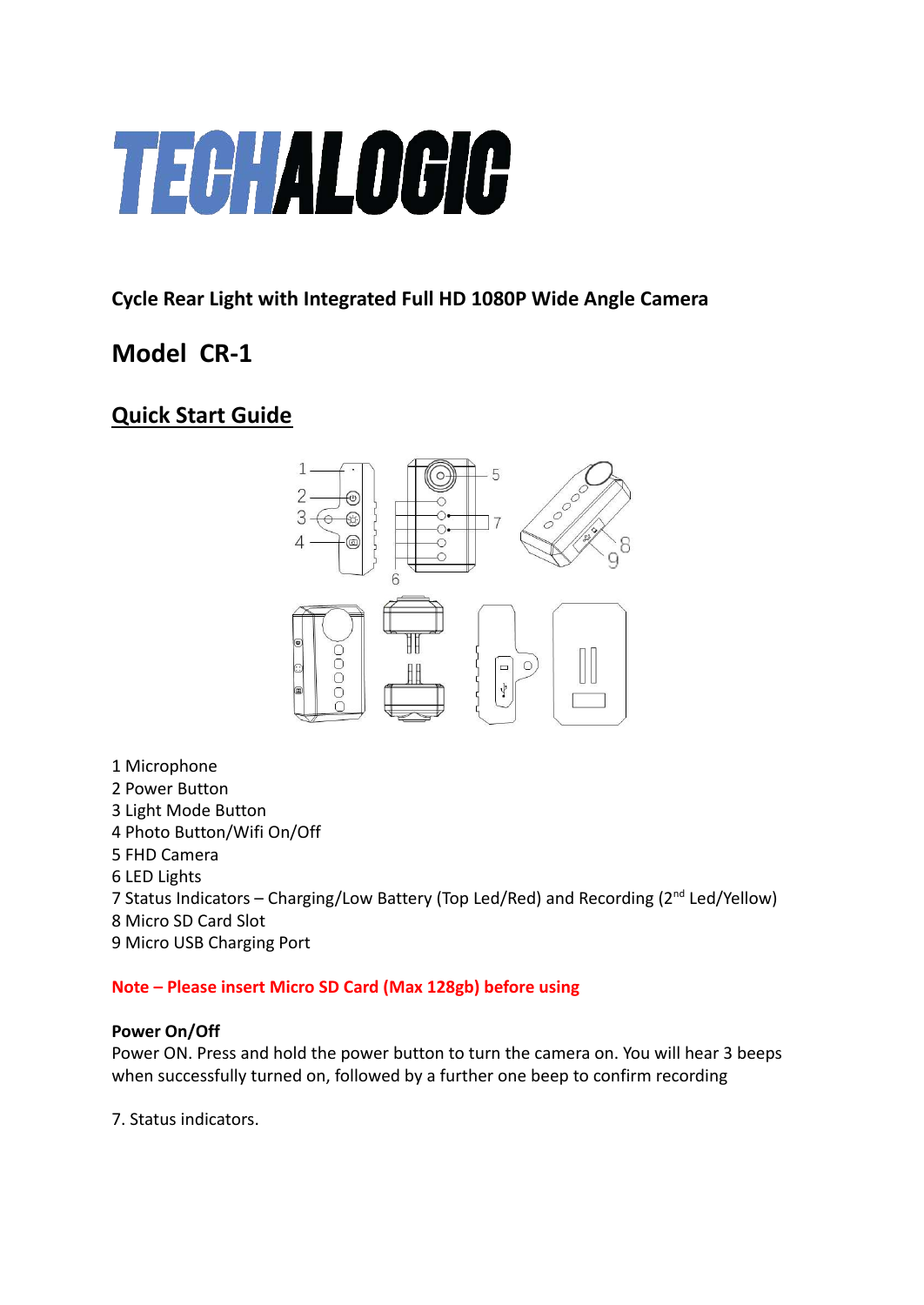Charging/Low Battery (Top Led/Red) - Will flash 0.5s when being charged and also when the camera is being used and battery is getting low

Recording  $(2^{nd}$  Led/Yellow) – This flash 1.0s to indicate recording is in progress

**Power Off**. Press and hold the power button. You will hear 5 beeps and the camera will power down

# **Video Mode**

The camera is automatically set to loop recording continuously in 5 minute segments, at a default 1080P/30FPS. Loop recording when the SD card is almost full and automatically overwriting the oldest files. The Recording indicator will flash 1.0s when recording

# **Photo Mode**

When powered on, the camera will automatically enter recording mode. To change it to automatic photo shooting mode (one photo a second), press the camera button twice. You will get two quick beeps to confirm that it is now in photo shooting mode, at about 1 photo per second. Photo resolution is up to 12M, but can be changed in settings.

# **LED Light Settings**

After powering up, press the light mode button to change the light pattern. This will not affect the current recording/photo function.

There are various different modes to select from, including LED off

# **Download the App**

APP Store - RICAM Google Play - RICAM Pro



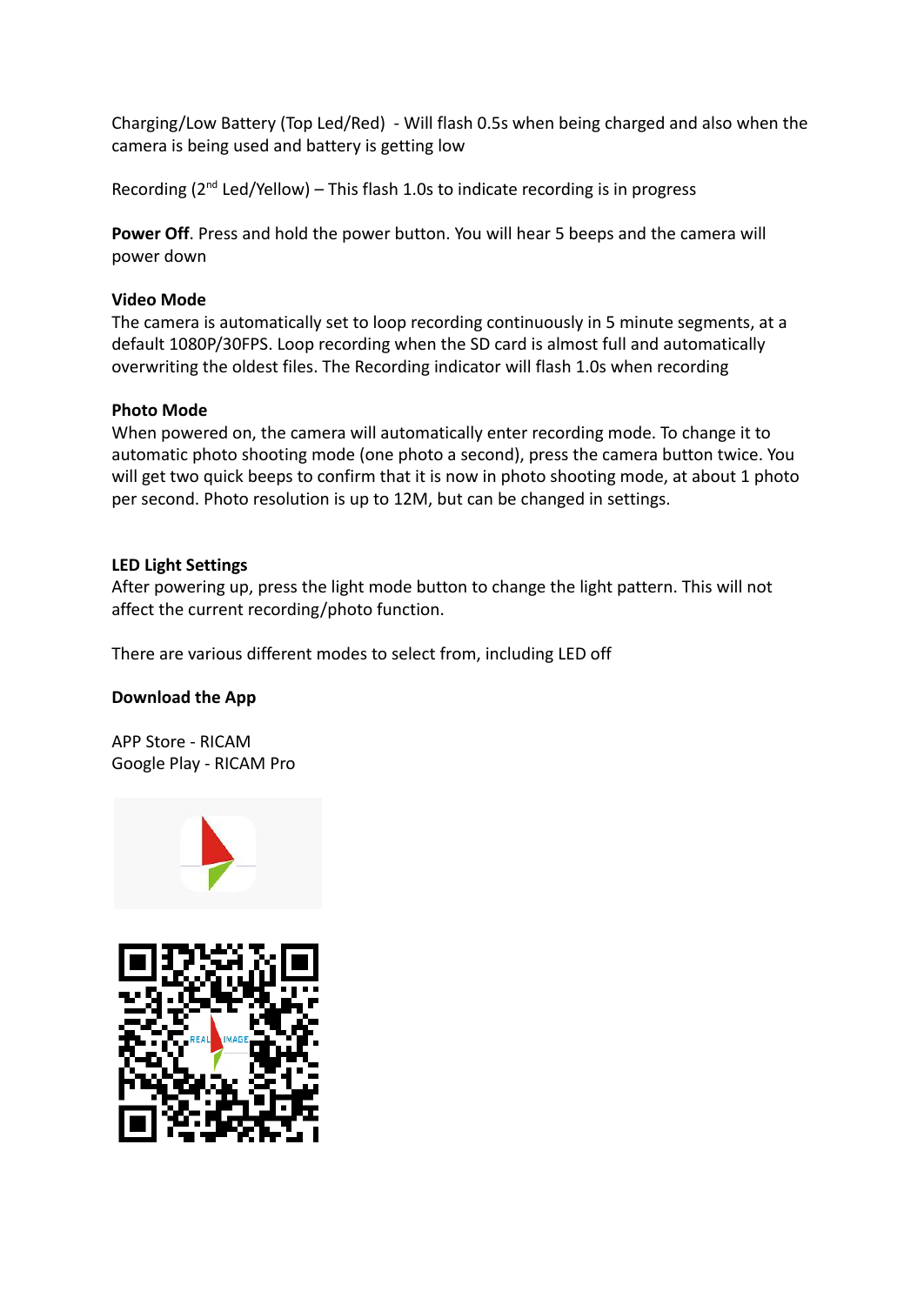# **Turn on the Camera Wifi.**

With the camera on, press and hold the camera button until you hear two short beeps

Turn on your mobile phone, and search networks for a name similar to T03\_xxxxxxxxx. Connect to this network by entering password "12345678" . (If you do not see the network, refresh your phone network listings)

Click and open the RICAM APP icon on your mobile phone.

Within Recording instrument select white button to connect camera

You will now see a live view of the camera. You can stop and start recording with the round button at the bottom of the page. The red record circle will be flashing in the top left hand corner of then screen when in recording mode. You will also see battery level status and also the icon to enlarge screen size to landscape if required

Select Videos to review your files. The file name is the date, time. Loop video is all of the standard video files and emergency video files were locked by the G Sensor. (Locked files will not automatically be overwritten by the camera). You can select any video file and play on your mobile device by on quick press on the file. If you want to save the video file/s to you mobile and share press and hold the file, you will then see an orange tick appear.. Select the file/s required and press the download arrow (bottom right of screen) and you will now be able to share your saved videos. Note you can also delete files as well if required

Select Images to view all of your photos. These can also be saved to your mobile device

#### **Settings.**

To enter settings select the Cog image in the top right..

Overview of settings below

Wifi Name  $-$  T03 etc……

Modify Wifi Password if required

Sound Recording. Turn sound on/off

Timing Watermark. Turn the date/time off on your recording

Motion Detection. Turn on/off

Sensor Mirror. This will mirror the live view if using as a live rear view mirror

Cycle Recording Time. Loop record settings. 1, 3, 5 or 10 min segments, or turn loop off

G Sensor Sensitivity. Off, low medium or high

Video Resolution. 1080FHD, 720P or WVGA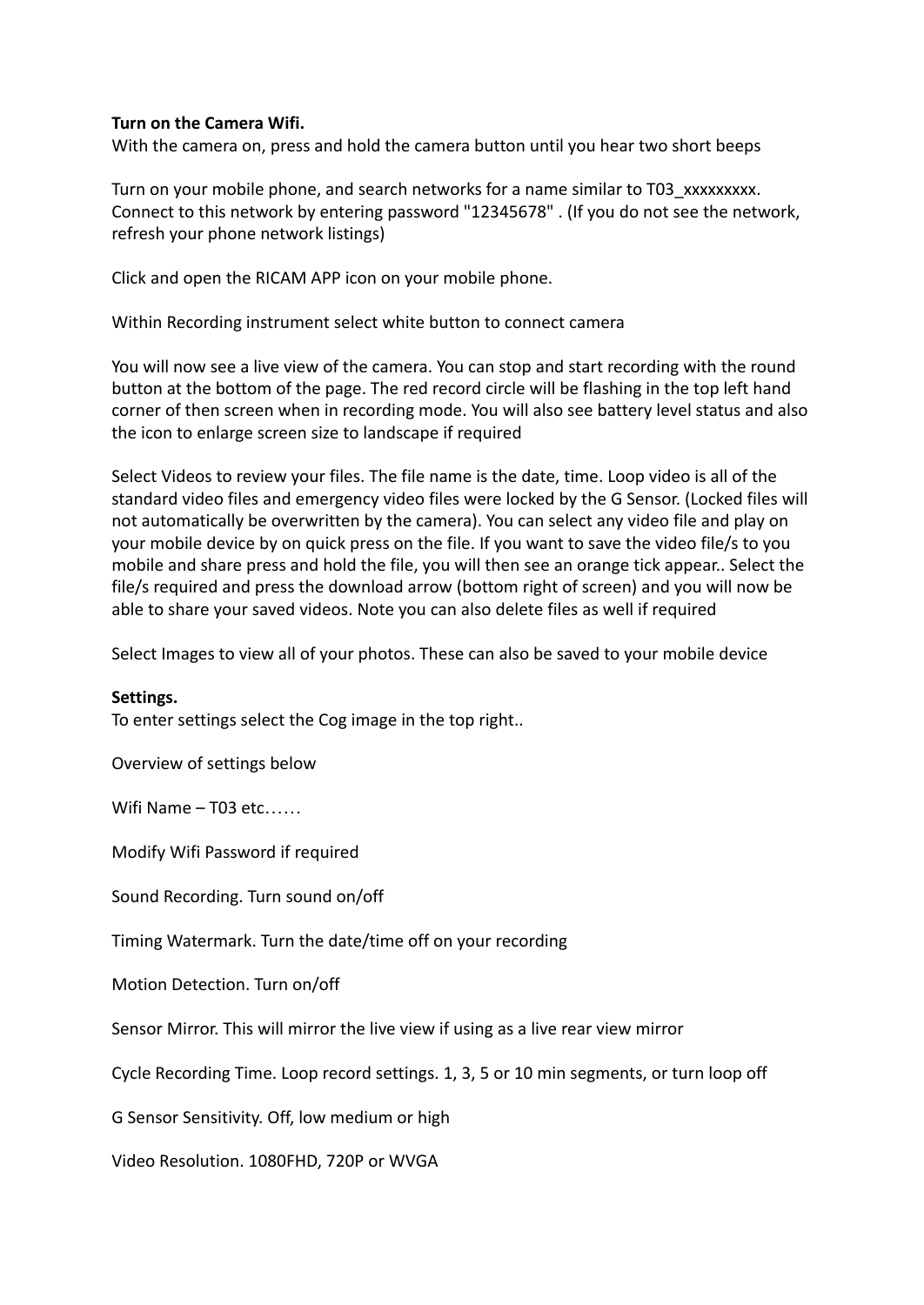Photo Resolution. 12, 10, 8, 5, 3M or VGA

Language. Select required

WDR (Wide Dynamic Range). On/Off

Light Freq. Select 50Hz for UK

Parking Monitor. Off, Low, Middle or High

Total Capacity of SD Card

Available Capacity left on SD card

Restore Factory Settings

Firmware Version. T04 etc

#### **Charging**

Connect to USB charging (Mains or Powerbank) Will not fully charge connected to any laptop or computer. The red LED will flash slowly when charging and will turn off when fully charged. Appx 2 hour charging time from empty.

Please note that the camera can be used for video or photo when in charging mode.

Charge the battery with the supplied charging cable. Do not store at a temperature over 60'C /140'F

# **Connecting to a computer via USB data cable**

Once you connect the camera with a computer via USB cable, the computer will recognise and read the Micro SD card, you can then view the videos, images and download or delete etc

#### **Camera Reset**

If camera is not working properly, press the power button and light mode button simultan eously to power off and restart.

# **Abnormal Prompt**

No card, card error, or other abnormalities: (Will beep 3 times in succession). Low Battery alert: LED lights switch to constant, will beep 5 times, then powers off. Memory on SD card is low and loop record is switched off. The camera will beep 8 times and shut down

# **Frequently Asked Questions**

Q Why won't the camera turn on ? A The battery maybe flat. If not try Reset Function